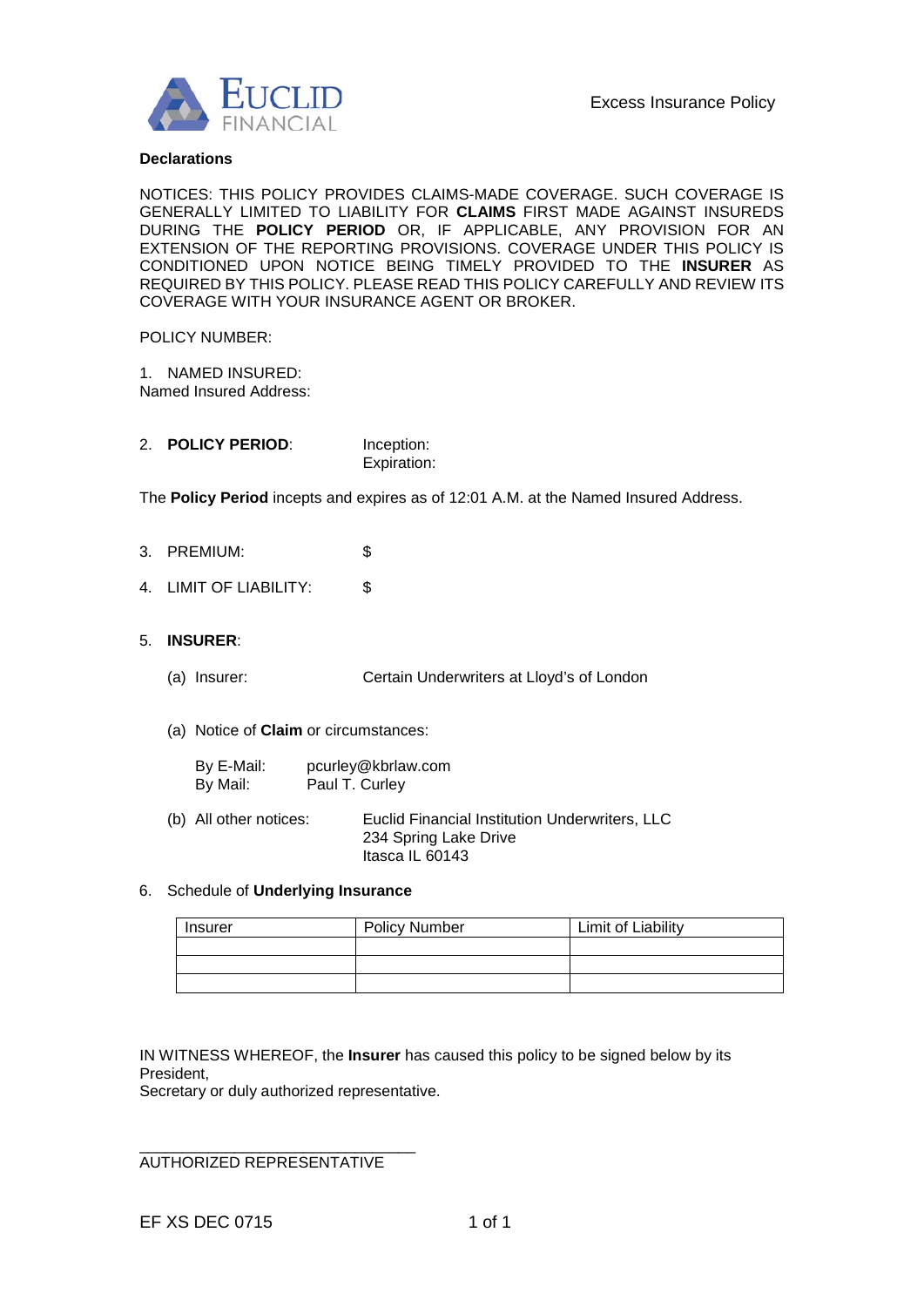

# **Excess Insurance Policy**

## **I. Insuring Agreement**

The **Insurer** in consideration of the premium charged and in reliance upon all applications, documents and information provided or made available to it by or on behalf of the **Insured**, and subject to all of the terms, and conditions of the **Underlying Insurance** and this policy, including any endorsements, agrees with the **Insured** that the **Insurer** shall pay **Loss** arising from a **Claim** for a **Wrongful Act** first made during the **Policy Period** shown in Item 2 of the Declarations.

### **II. Definitions**

The following terms whenever set forth in boldface type in this policy, whether singular or in the plural, shall have the meaning indicated.

- A. **Insured** means any natural person or entity designated as insured in the **Underlying Insurance**.
- B. **Insurer** means the insurance company set forth in Item 5 of the Declarations
- C. **Policy Period** means the period of time from the inception date set forth in Item 2 of the Declarations to the earlier of the expiration date set forth in Item 2 of the Declarations or the effective date of cancellation of this policy. In the event of cancellation of this policy, the effective date of cancellation shall replace the expiration date in Item 2 of the Declarations.
- D. **Underlying Insurance** shall mean the policies and their respective limits of liability listed in the Schedule of **Underlying Insurance**.
- E. The terms **Wrongful Act**, **Loss** and **Claim** shall each have the same meaning as defined in the **Underlying Insurance**.

### **III. Limits of Liability**

- A. The **Insurer** shall be liable to pay **Loss** not exceeding the Limit of Liability shown in Item 4 of the Declarations, only after the limits of liability shown in the Schedule of **Underlying Insurance** have been exhausted by any combination of payments for **Loss** by:
	- 1. the insurer(s) constituting the **Underlying Insurance**,
	- 2. any **Insured** for any **Claims** not otherwise excluded by any of the **Underlying Insurance**, or
	- 3. any insurer not listed in the Schedule of **Underlying Insurance**, provided that such payments are for **Claim** not otherwise excluded by any of the **Underlying Insurance**  and solely as a result of the financial insolvency of an insurer shown in the Schedule of **Underlying Insurance**.
- B. In the event of the reduction or exhaustion of the aggregate limits of liability of the **Underlying Insurance** by reason of **Loss** paid thereunder this policy shall, in the event of reduction, continue in force in excess of the remaining amount of **Underlying Insurance**. In the event of total exhaustion of the limits of liability shown in the Schedule of **Underlying Insurance**, this policy shall continue in force as primary insurance, excess of the retention or deductible amount set forth in the policy shown as primary in the Schedule of **Underlying Insurance** or as otherwise endorsed herein, which shall be applied to any subsequent **Loss**.